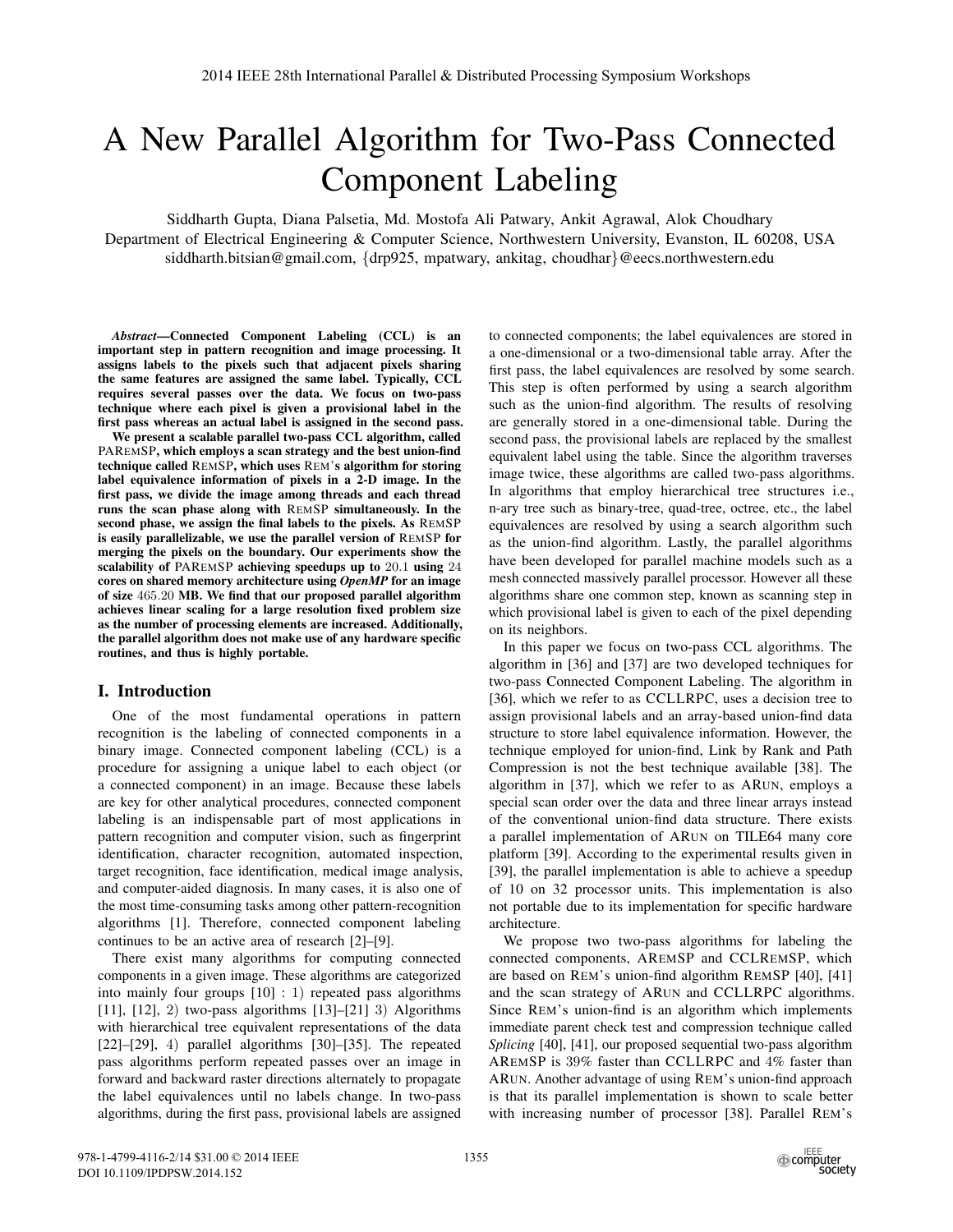TABLE I: Abbreviations used in the paper and their brief description

| Abbreviation    | Description                                                                     |  |  |  |
|-----------------|---------------------------------------------------------------------------------|--|--|--|
| CCL.            | Connected Component Labeling                                                    |  |  |  |
| <b>ARIN</b>     | CCL algorithm suggested by [37]                                                 |  |  |  |
| <b>REMSP</b>    | union-find technique proposed by Rem [40]                                       |  |  |  |
| <b>AREMSP</b>   | CCL algorithm proposed in our paper using<br>scan strategy of ARUN and REMSP    |  |  |  |
| <b>PAREMSP</b>  | implementation of AREMSP<br>Parallel<br>proposed in our paper                   |  |  |  |
| <b>CCLLRPC</b>  | CCL algorithm suggested by [36]                                                 |  |  |  |
| <b>CCLREMSP</b> | CCL algorithm proposed in our paper using<br>scan strategy of CCLLRPC and REMSP |  |  |  |

union-find implementation thus allows us to process the pixels of the image in any order. Therefore, we propose PAREMSP, a parallel implementation of our proposed sequential two-pass CCL algorithm AREMSP. For scalability, our algorithm in the first pass, divides the image into equal proportions and executes the scan strategy of ARUN algorithm along with REMSP concurrently on each portion of the image. To merge the provisional labels on the image boundary, we use the parallel version of REMSP [38]. Our experiments show the scalability of PAREMSP achieving speedups up to 20.1 using 24 cores on shared memory architecture for an image of size 465.2 MB. Additionally, the parallel algorithm does not make use of any hardware specific routines, and thus is highly portable.

The remainder of this paper is organized as follows. In section II, we provided related work on connected component labeling. In section III, we propose our sequential two-pass CCL algorithms CCLREMSP and AREMSP and the parallel algorithm PAREMSP in section IV. We present our experimental methodology and results in section V. We conclude our work in section VI. The abbreviations used in the paper and their brief description is given in Table I.

# II. Related Work

As mentioned in [10], there exist different types of CCL algorithms. Repeated pass or multi pass algorithm repeatedly scans the image forward and backward alternatively to give labels until no further changes can be made to the assigned pixels [11], [12]. The algorithm in [10], which we call as *Suzuki's* algorithm modifies the conventional multi pass algorithm using one-dimensional table. There exists a parallel implementation of *Suzuki's* algorithm using OpenMP in [42]. According to experimental results in [42], the parallel implementation gets maximum speedup of 2.5 on 4 threads.

In any two-pass algorithm, there are two steps in scanning step: 1) examining neighbors of current pixel which already assigned labels to determine label for the current pixel, 2) storing label equivalence information to speed up the algorithm.

The algorithm in [36], which we refer to as CCLLRPC, provides two strategies to improve the running time of the algorithm. First strategy employs a decision tree, which reduces the average number of neighbors accessed by a factor of two. Second strategy replaces the conventional pointer based union-find algorithm, which is used for storing label equivalence, by adopting array based union-find algorithm that uses less memory. The union-find algorithm is implemented using Link by Rank and Path Compression technique.

The union-find data structure in [43] is replaced by a different data structure to process label equivalence information. In this algorithm, at any point, all provisional labels that are assigned to a connected component found thus far during the first scan are combined in a set  $S(r)$ , where r is the smallest label and is referred to as the representative label. The algorithm employs rtable for storing representative label of a set, next to find the next element in the set and tail to find the last element of the set.

In another strategy, which we call ARUN, the first part of scanning step employs a scanning technique, which processes image two lines at a time and process two image pixels at a time [37]. This algorithm uses the same data structure given in [43] for processing label equivalence information. The scanning technique reduces the number lines to be processed by half thereby improving the speed of the two-pass CCL method.

In this paper, we provide two different implementations of two-pass CCL algorithm. These two algorithms are different in their first scan step. In the first implementation called CCLREMSP, we have used the decision tree suggested by the CCLLRPC algorithm for the first part of scanning step but for the second part we have used REM's union-find approach instead of Link by Rank and Path Compression technique. The union-find algorithm maintains a collection of disjoint sets where each set represents connected elements. [40] compares all of the different variations of union-find algorithms over different graph data sets and found that REM's implementation is best among all the variations. Thus in our second implementation, called AREMSP, we process the image lines two by two as suggested by [37] but for the second step we use REMSP instead of the data structure used by [37].

We have compared both of our proposed implementations with CCLLRPC, RUN, and ARUN algorithms and find that AREMSP performs best among all the algorithms. Finally we have also provided a shared memory parallel implementation of AREMSP called PAREMSP using OpenMP. We use the parallel implementation of REMSP given in [38].

# III. Proposed Algorithm

Throughout the paper, for an  $M \times N$  image, we denote  $image(a)$  to denote the pixel value of pixel a. We consider binary images i.e. an image containing two types of pixels: object pixel and background pixel. Generally, we consider value of object pixel as 1 and value of background pixel as 0. The connected component labeling problem is to assign a label to each object pixel so that connected object pixels have the same label. In  $2D$  images, there are two ways of defining connectedness: 4-connectedness and 8-connectedness. In this paper, we have only used 8-connectedness of a pixel.

# A. CCLREMSP Algorithm

In CCLREMSP, we have used the decision tree suggested in CCLLRPC (Figure 2) for scanning and REM's union-find algorithm REMSP for storing label equivalence. The full algorithm for CCLREMSP is given as Algorithm 1.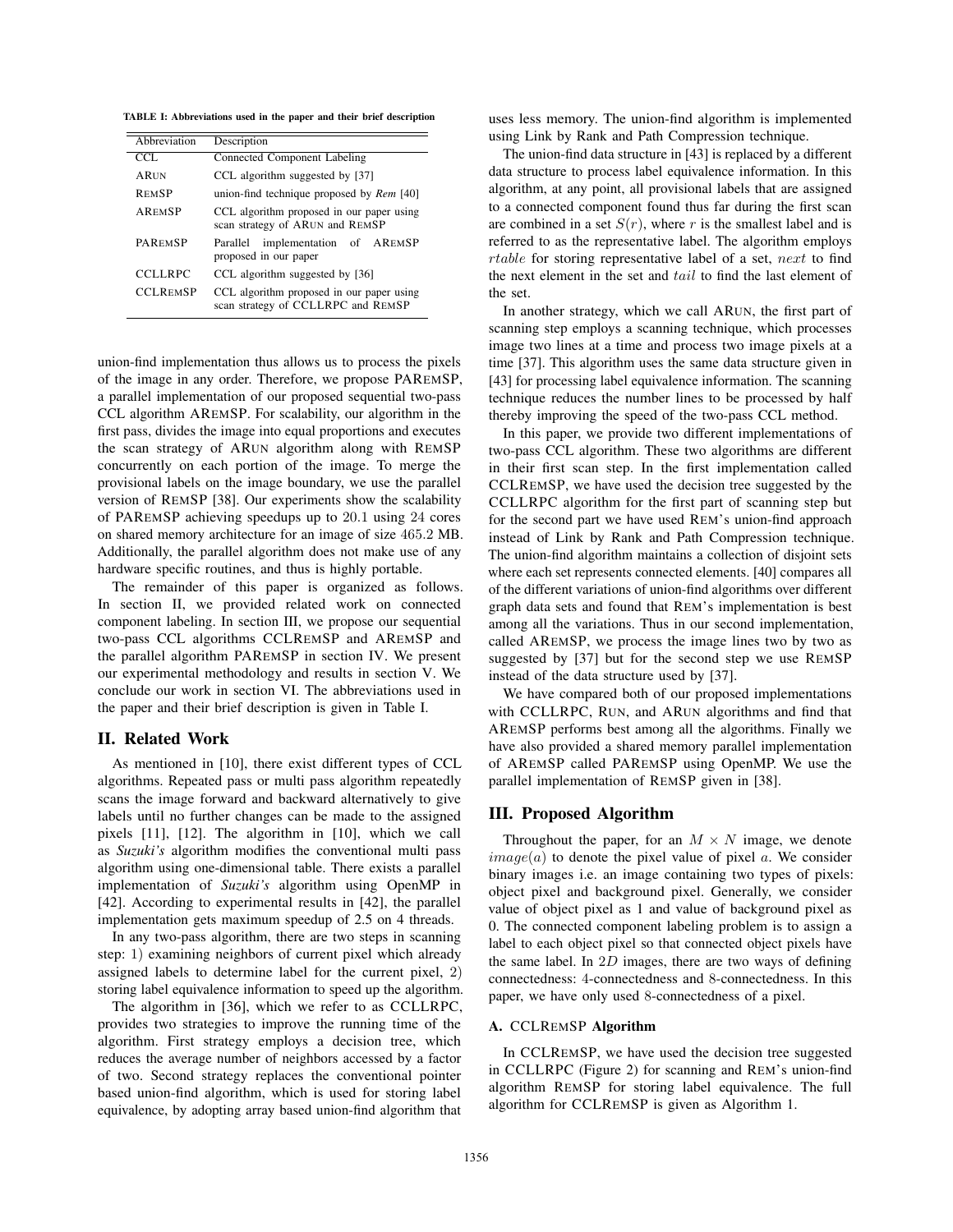|  |  |  |  | Algorithm 1 Pseudo-code for CCLREMSP |
|--|--|--|--|--------------------------------------|
|--|--|--|--|--------------------------------------|

Input: 2D array image containing the pixel values Output: 2D array label containing the final labels

2:  $Scan\_CCLRemSP (image) \triangleright$  Scan Phase of CCLREMSP

 $3:$   $\triangleright$  count is the max label assigned during Scan Phase

- 4:  $flatten(p, count)$   $\rightarrow$  Analysis Phase of CCLREMSP<br>5: **for** row in *image* **do**  $\rightarrow$  Labeling Phase of CCLREMSP  $D$  Labeling Phase of CCLREMSP
- 6: **for** col in row **do**  $\triangleright$  e is the current pixel to be labeled

7:  $label(e) \leftarrow p[label(e)]$ 

```
8: end function
```
In the scan step of CCLREMSP, we process image lines one by one using the forward scan mask as shown in Figure 1a. We have used the decision tree proposed by [36] for determining the provisional label of current pixel  $e$  as we can reduce the number of neighbors using decision tree. Instead of examining all four neighbors of pixel, say  $e$ , i.e.  $a$ ,  $b$ ,  $c$  and  $d$ , we only examine the neighbors according to a decision tree as shown in Figure 2 [36]. Let label denote the 2D array storing the labels and let p denote equivalence array then according to CCLLRPC algorithm, three functions used by this decision tree are defined as follows:

1). The one-argument copy function,  $copy(a)$ , contains one statement:  $label(e) = p(label(a))$ 

2). The two-argument copy function,  $copy(c,a)$ , contains one statements:  $label(e) = merge(p, label(c), label(a))$ 

3). The new label function sets *count* as  $label(e)$ , appends count to array p, and increments count by 1.







The implementation of *Scan CCLRemSP* is given as

Algorithm 4. However, the implementation of MERGE operation in our proposed algorithm REMSP is different from that of in CCLLRPC. We have used the implementation of union-find proposed by REM's for merge operation [40], [41]. REM's integrates the *union* operation with a compression technique known as Splicing (SP).

In the MERGE algorithm, if  $x$  and  $y$  are the nodes to be merged then we set  $root_x$  to x and  $root_y$  to y. When  $root_x$ is to be moved to  $p(root_x)$ , firstly  $p(root_x)$  is stored in a temporary variable z then  $p(root_x)$  is set to  $p(root_y)$ , making the subtree rooted at  $root_x$  a sibling of  $root_y$  and finally  $root_x$ is set to  $z$ . The algorithm for MERGE is given as Algorithm 2. After the first step, we carry out the analysis phase using the FLATTEN algorithm. In the FLATTEN algorithm, we give smallest equivalent label of every connected component to all the pixels belonging to that connected component. The algorithm also generates consecutive labels. The algorithm for FLATTEN is given as Algorithm 3.

| <b>Algorithm 2</b> Pseudo-code for merge $[40]$                                              |
|----------------------------------------------------------------------------------------------|
| <b>Input:</b> 1D array p and two nodes x and y                                               |
| <b>Output:</b> The root of united tree                                                       |
| 1: function MERGE $(p,x,y)$                                                                  |
| $root_x \leftarrow x, root_y \leftarrow y$<br>2:                                             |
| while $p[root_x] \neq p[root_y]$ do<br>3:                                                    |
| if $p[root_x] > p[root_y]$ then<br>4:                                                        |
| if $root_x = p[root_x]$ then<br>5:                                                           |
| $p[root_x] \leftarrow p[root_y]$<br>6:                                                       |
| <b>return</b> $p$ [ $root_x$ ]<br>7:                                                         |
| $z \leftarrow p[root_x], p[root_x] \leftarrow p[root_y], root_x \leftarrow z$<br>8:          |
| else<br>9:                                                                                   |
| if $root_u = p(root_u)$ then<br>10:                                                          |
| $p[rootu] \leftarrow p[rootx]$<br>11:                                                        |
| <b>return</b> $p[root_x]$<br>12:                                                             |
| $z \leftarrow p[root_{u}], p[root_{u}] \leftarrow p[root_{x}], root_{u} \leftarrow z$<br>13: |
| <b>return</b> $p[root_x]$<br>14:                                                             |
| 15: end function                                                                             |

| <b>Algorithm 3</b> Pseudo-code for flatten [36] |  |
|-------------------------------------------------|--|
|-------------------------------------------------|--|

**InOut:** 1D array  $p$  containing the equivalence info Input: Max value of provisional label count

1: function  $FLATTEN(p, count)$ 2:  $k \leftarrow 1$ <br>3: **for**  $i =$ for  $i = 1$  to *count* do 4: **if**  $p[i] < i$  **then**<br>5: **if**  $p[i] \leftarrow p[p[i]$ 5:  $p[i] \leftarrow p[p[i]]$ <br>6: else 6:  $else$ <br>7: 7:  $p[i] \leftarrow k$ <br>8:  $k + 1$  $k + +$ 

# 9: end function

# B. AREMSP Algorithm

In AREMSP, we have used the decision tree suggested in ARUN for scanning and REM's union-find algorithm for storing label equivalence. The full algorithm for AREMSP is given as Algorithm 5.

In the first scan step of AREMSP, we process an image two lines at a time and two pixels at a time using the mask shown in Figure 1b, which is suggested in [37].

<sup>1:</sup> function CCLREMSP(image)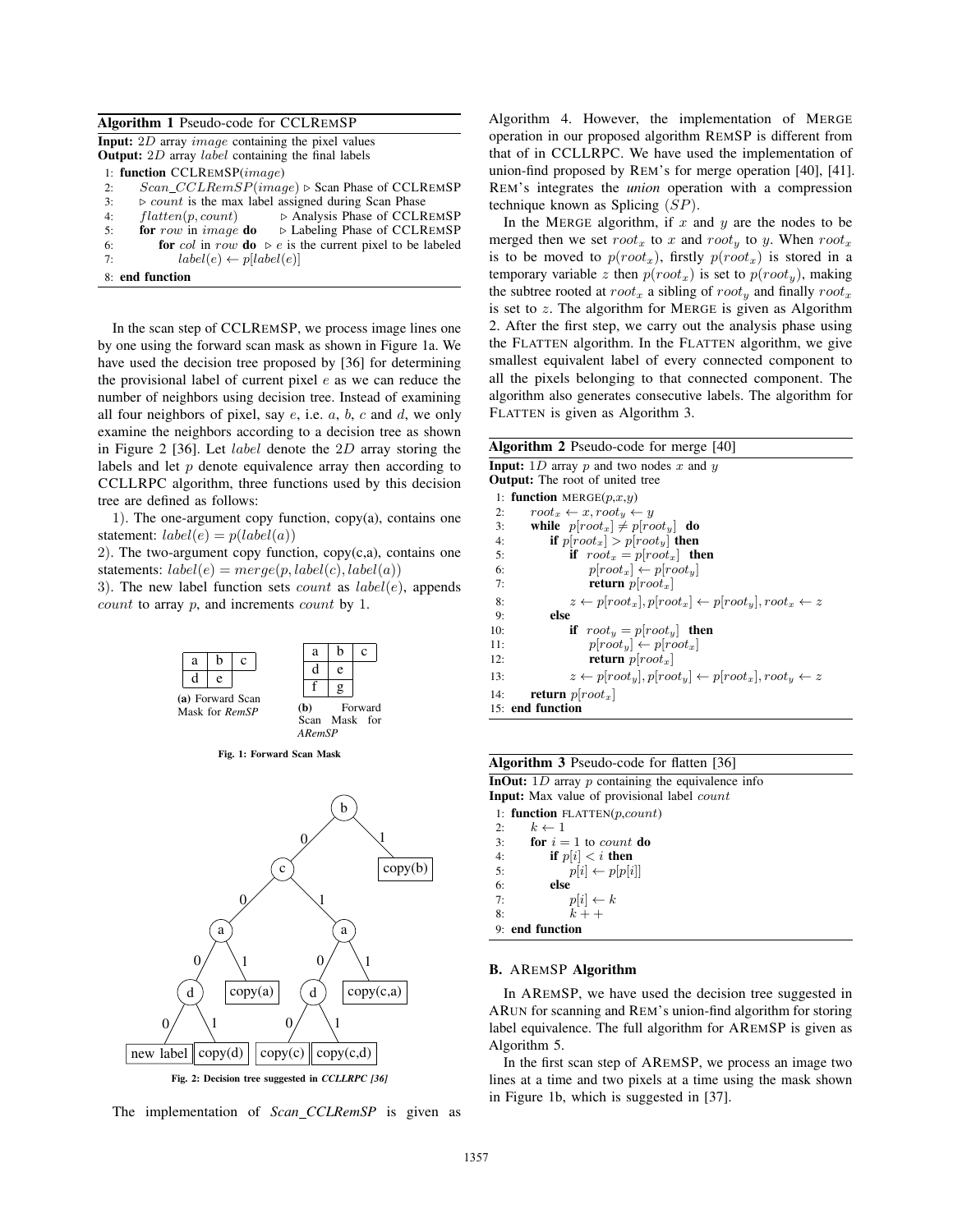# Algorithm 4 Pseudo-code for CCLREMSP Scan Phase

| <b>Input:</b> 2D array <i>image</i> containing the pixel values                      |
|--------------------------------------------------------------------------------------|
| <b>InOut:</b> 2D array <i>label</i> containing the provisional labels and $1D$ array |
| $p$ containing the equivalence info                                                  |
| <b>Output:</b> maximum value of provisional label in <i>count</i>                    |
| 1: function SCAN_CCLREMSP( <i>image</i> )                                            |
| 2:<br>for row in <i>image</i> do                                                     |
| for col in row do<br>3:                                                              |
| if $image(e) = 1$ then<br>4:                                                         |
| if $image(b) = 1$ then<br>5:                                                         |
| copy(b)<br>6:                                                                        |
| else<br>7:                                                                           |
| if $image(c) = 1$ then<br>8:                                                         |
| if $image(a) = 1$ then<br>9:                                                         |
| copy(c, a)<br>10:                                                                    |
| else<br>11:                                                                          |
| if $image(d) = 1$ then<br>12:                                                        |
| copy(c, d)<br>13:                                                                    |
| else<br>14:                                                                          |
| $\text{copy}(c)$<br>15:                                                              |
| else<br>16:                                                                          |
| if $image(a) = 1$ then<br>17:                                                        |
| copy(a)<br>18:                                                                       |
| else<br>19:                                                                          |
| if $image(d) = 1$ then<br>20:                                                        |
| copy(d)<br>21:                                                                       |
| else<br>22:                                                                          |
| new label<br>23:                                                                     |
| 24:<br>return count                                                                  |
| 25: end function                                                                     |
|                                                                                      |

| <b>Algorithm 5</b> Pseudo-code for ARemSP                                    |  |  |  |  |  |
|------------------------------------------------------------------------------|--|--|--|--|--|
| <b>Input:</b> 2D array <i>image</i> containing the pixel values              |  |  |  |  |  |
| <b>Output:</b> 2D array <i>label</i> containing the final labels             |  |  |  |  |  |
| 1: function $AREMSP(image)$                                                  |  |  |  |  |  |
| $Scan$ $ARemSP(image)$<br>⊳ Scan Phase of RemSP<br>2:                        |  |  |  |  |  |
| $\triangleright$ count is the max label assigned during Scan Phase<br>3:     |  |  |  |  |  |
| flatten(p, count)<br>$\triangleright$ Analysis Phase of RemSP<br>4:          |  |  |  |  |  |
| for row in <i>image</i> do<br>$\triangleright$ Labeling Phase of RemSP<br>5: |  |  |  |  |  |
| for col in row do $\rhd$ e is the current pixel to be labeled<br>6:          |  |  |  |  |  |
| $label(e) \leftarrow pl[label(e)]$<br>7:                                     |  |  |  |  |  |
| 8: end function                                                              |  |  |  |  |  |

We assign the label to both  $e$  and  $g$  simultaneously. If both  $e$  and  $g$  are background pixels, then nothing needs to be done. If e is a foreground pixel and there is no foreground pixel in the mask, we assign a new provisional label to  $e$  and if q is a foreground pixel, we will assign the label of  $e$  to  $q$ . If there are foreground pixels in the mask, then we assign  $e$ any label assigned to foreground pixels. In this case, if there is only one connected component in the mask then there is no need for label equivalence. Otherwise, if there are more than one connected components in the mask and as they are connected to e, all the labels of the connected components are equivalent labels and hence need to be merged. For all the cases, one can refer to [37]. However, our implementation for the merge operation is different from [37]. We use the implementation of union-find proposed by *Rem* [40], [41] for the merge operation in AREMSP. Similar to CCLREMSP, we use FLATTEN for analysis phase and generating consecutive labels. The implementation of *Scan ARemSP* is given as Algorithm 6.

```
Algorithm 6 Pseudo-code for ARemSP Scan Phase
Input: 2D array image containing the pixel values
InOut: 2D array label containing the provisional labels and 1D array
p containing the equivalence info
Output: maximum value of provisional label in count
1: function SCAN AREMSP(image)
2: for row in image do<br>3: for col in row do
        for col in row do
4: if image(e)=1 then
5: if image(d)=0 then
6: if image(b)=1 then
7: label(e) \leftarrow label(b)<br>8: if image(f) = 1 th
8: if image(f) = 1 then<br>9: merge(p, label(e))merge(p, label(e), label(f))10: else
11: if image(f) = 1 then
12: label(e) \leftarrow label(f)<br>
13: \qquad \qquad \textbf{if } image(a) = 1 \textbf{ the}if image(a)=1 then
14: merge(p, label(a))15: if image(c)=1 then
16: merge(p, label(e), label(c))17: else
18: if image(a)=1 then
19: label(e) \leftarrow label(a)<br>
20: if image(c) = 1 the
                         if image(c)=1 then
21: merge(p, label(e), label(c))22: else
23: if image(c)=1 then
24: label(e) \leftarrow label(e)<br>25: else
25: else
26: label(e) \leftarrow count,<br>
27: plcount) \leftarrow count,27: p[count] \leftarrow count,<br>28: count + +count + +29: else<br>30:
30: label(e) = label(d)<br>31: if image(b) = 0 the
                 if image(b)=0 then
32: if image(c)=1 then
33: merge(p, label(e), label(c))34: if image(g) = 1 then
35: label(g) \leftarrow label(e)36: else
37: if image(g) = 1 then
38: if image(d)=1 then
39: label(g) \leftarrow label(d)<br>40: else
                 else
41: if image(f) = 1 then
42: label(g) \leftarrow label(f)<br>43. else
43: else
44: label(e) \leftarrow count,<br>45: label(e) \leftarrow count,45: p[count] \leftarrow count,<br>46: count + +count + +47: return count
48: end function
```
# IV. Parallelizing AREMSP Algorithm

We now describe the parallel implementation of AREMSP algorithm on a shared memory system. We make the assumption about memory model as stated in *OpenMP* regarding the atomic directive. We assume that memory read/write operations are atomic and any operations issued concurrently by different processors will be executed in some unknown sequential order if no ordering constructs are being used. However, two dependent operations issued by the same processor will always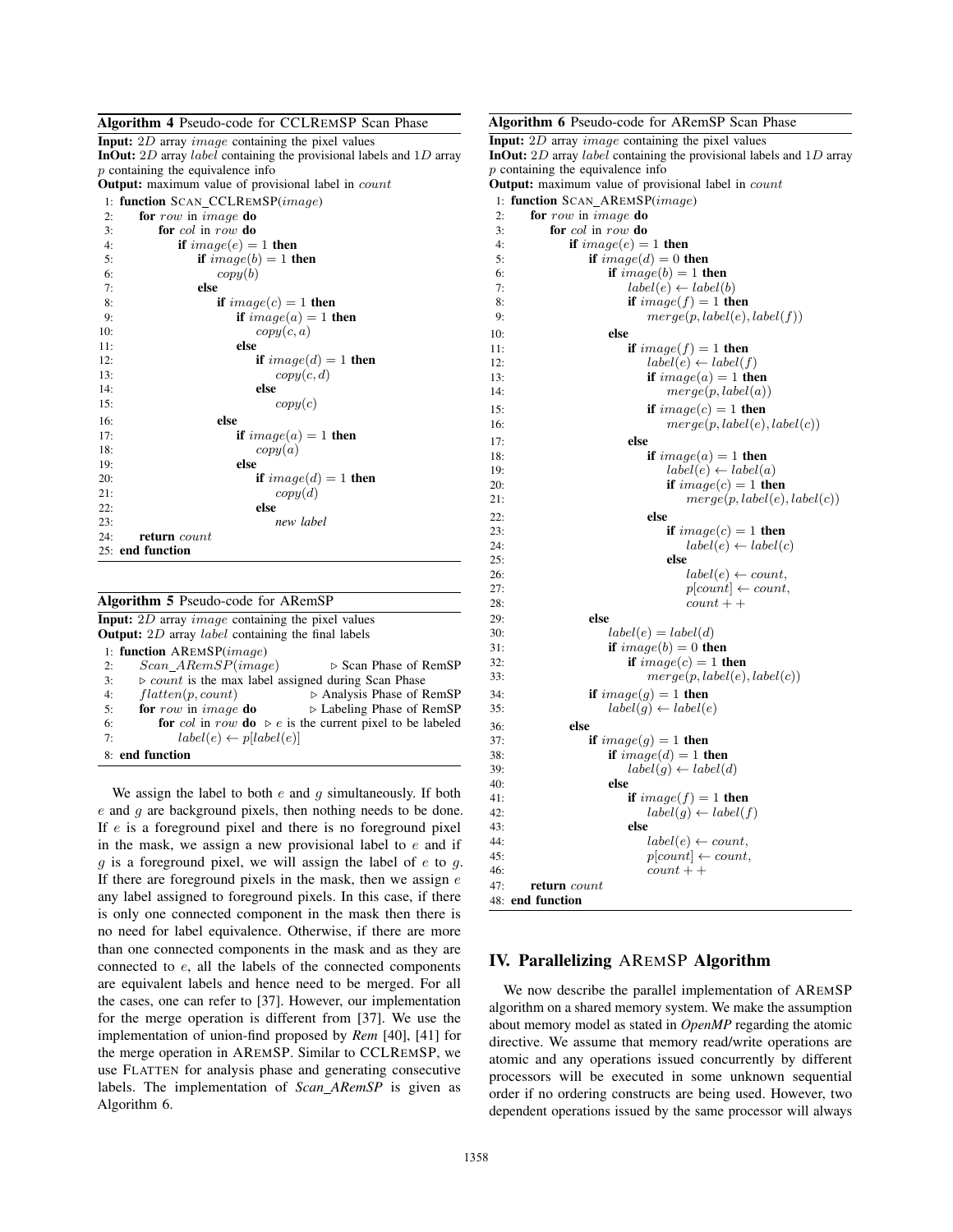be applied in the same order as they are issued.

| <b>Algorithm 7</b> Pseudo-code for PARemSP                                           |
|--------------------------------------------------------------------------------------|
| <b>Input:</b> $2D$ array <i>image</i> containing the pixel values                    |
| <b>Output:</b> 2D array <i>label</i> containing the final labels                     |
| 1: function PAREMSP(image)                                                           |
| $number \leftarrow row/2 \triangleright$ As we are processing 2 rows at a time<br>2: |
| # pragma omp parallel<br>3:                                                          |
| $chunk \leftarrow numiter/number of threads$<br>4:                                   |
| $size \leftarrow 2 \times chunk$<br>5:                                               |
| $start \leftarrow$ start index of the thread<br>6:                                   |
| 7:<br>$count \leftarrow start \times col$                                            |
| 8:<br># pragma omp for                                                               |
| $Scan\_ARemSP(image)$<br>9:                                                          |
| # pragma omp for<br>10:                                                              |
| for $i = size$ to $row - 1$ do<br>11:                                                |
| for col in row do<br>12:                                                             |
| if $label(e) \neq 0$ then<br>13:                                                     |
| if $label(b) \neq 0$ then<br>14:                                                     |
| merger(p, label(e), label(b))<br>15:                                                 |
| 16:<br>else                                                                          |
| 17:<br><b>if</b> $label(a) \neq 0$ then                                              |
| merger(p, label(e), label(a))<br>18:                                                 |
| if $label(c) \neq 0$ then<br>19:                                                     |
| merger(p, label(e), label(c))<br>20:                                                 |
| $i \leftarrow i + size$<br>21:                                                       |
| flatten(p, count)<br>22:                                                             |
| 23:<br>for row in <i>image</i> do                                                    |
| for col in row do<br>24:                                                             |
| $label(e) \leftarrow pl[label(e)]$<br>25:                                            |
| 26: end function                                                                     |

Algorithm 8 Pseudo-code for merger [38]

| <b>Input:</b> 1D array p and two nodes x and y                                               |  |  |  |
|----------------------------------------------------------------------------------------------|--|--|--|
| <b>Output:</b> The root of united tree                                                       |  |  |  |
| 1: function MERGER $(p,x,y)$                                                                 |  |  |  |
| $root_x \leftarrow x, root_y \leftarrow y$<br>2:                                             |  |  |  |
| while $p[root_x] \neq p[root_y]$ do<br>3:                                                    |  |  |  |
| if $p[root_x] > p[root_y]$ then<br>4:                                                        |  |  |  |
| if $root_x = p(root_x)$ then<br>5:                                                           |  |  |  |
| $success \leftarrow 0$<br>6:                                                                 |  |  |  |
| $omp\_set\_lock(\&(lock\_array[root_x]))$<br>7:                                              |  |  |  |
| if $root_x = p(root_x)$ then<br>8:                                                           |  |  |  |
| $p[root_x] \leftarrow p[root_y]$<br>9:                                                       |  |  |  |
| $success \leftarrow 1$<br>10:                                                                |  |  |  |
| $omp\_unset\_lock(\&(lock\_array[root_x]))$<br>11:                                           |  |  |  |
| if $success = 1$ then<br>12:                                                                 |  |  |  |
| 13:<br>break                                                                                 |  |  |  |
| $z \leftarrow p[root_x], p[root_x] \leftarrow p[root_y], root_x \leftarrow z$<br>14:         |  |  |  |
| else<br>15:                                                                                  |  |  |  |
| if $root_y = p(root_y)$ then<br>16:                                                          |  |  |  |
| $success \leftarrow 0$<br>17:                                                                |  |  |  |
| $omp\_set\_lock(\&(lock\_array[root_u]))$<br>18:                                             |  |  |  |
| if $root = p(root_u)$ then<br>19:                                                            |  |  |  |
| $p[rooty] \leftarrow p[rootx]$<br>20:                                                        |  |  |  |
| $success \leftarrow 1$<br>21:                                                                |  |  |  |
| $omp\_unset\_lock(\&(lock\_array[root_y]))$<br>22:                                           |  |  |  |
| if $success = 1$ then<br>23:                                                                 |  |  |  |
| 24:<br>break                                                                                 |  |  |  |
| $z \leftarrow p[root_{u}], p[root_{u}] \leftarrow p[root_{x}], root_{u} \leftarrow z$<br>25: |  |  |  |
| <b>return</b> $p[root_x]$<br>26:                                                             |  |  |  |
| 27: end function                                                                             |  |  |  |

In PAREMSP, the image is divided row-wise into chunks of equal size and given to the threads. In the first step, each thread runs *Scan Phase* of AREMSP on it's chunk simultaneously. We initialize the label to the start index of the thread for every thread so that no two pixels in the image have the same label after the first step. After the first step, each pixel is given a provisional label. Next, the pixels at the boundary of each chunk need to be merged to get the final labels. In the second step, we merge the boundary pixels using parallel implementation of Rem's Algorithm [38] which we call as MERGER. In MERGER, if a thread wants to perform merging, it will first acquire the necessary lock. Once it gets the lock, it will check whether the node is still a root node. If yes, then the thread will set the parent pointer and release the lock. On the other hand if some other processor has altered the parent pointer so that the node is no longer a root, the processor will release the lock and continue executing the algorithm from its current position. For complete reference, one can refer [38]. We implement the parallel algorithm using OpenMP directives *pragma omp parallel* and *pragma omp for*. The pseudo code of MERGER is given as Algorithm 8. The pseudo code of PAREMSP is given as Algorithm 7.

# V. Experiments

For the experiments we used a computing node of Hopper, a Cray XE6 distributed memory parallel computer. The node has 2 twelve-core AMD 'MagnyCours' 2.1-GHz processors and 32 GB DDR3 1333-MHz memory. Each core has its own L1 and L2 caches, with 64 KB and 512 KB, respectively. One 6-MB L3 cache is shared between 6 cores on the MagnyCours processor. All algorithms were implemented in C using OpenMP and compiled with gcc.

Our test data set consists of four types of image data set: Texture, Aerial, Miscellaneous and NLCD. First three data sets are taken from the image database of the University of Southern California.<sup>1</sup> The fourth data set is taken from US National Cover Database 2006.<sup>2</sup> All of the images are converted to binary images by MATLAB using im2bw(level) function with level value as 0.5. The function converts the grayscale image to a binary image by replacing all pixels in the input image with luminance greater than 0.5 with the value 1 (white) and replaces all other pixels with the value 0 (black). If the input image is not a grayscale image, im2bw converts the input image to grayscale, and then converts this grayscale image to binary(Figure 3). However, note that our algorithm can be easily extended to gray scale images.

Texture, Aerial and Miscellaneous data set contain images of size 1 MB or less. NCLD data set contains images of size bigger than 12 MB. The biggest image in the data set is 465.20 MB.

Firstly, we performed the experiment over all the sequential algorithms. The experimental results are shown in Table II. In the table, we have shown the minimum, maximum and average execution time of all the four data sets. The execution time of AREMSP is lowest among all the sequential algorithms. Thus AREMSP is best among all the sequential algorithms.

Next, we show our results for the parallel algorithm

<sup>1</sup>http://sipi.usc.edu/database/

<sup>2</sup>http://dx.doi.org/10.1016/j.cageo.2013.05.014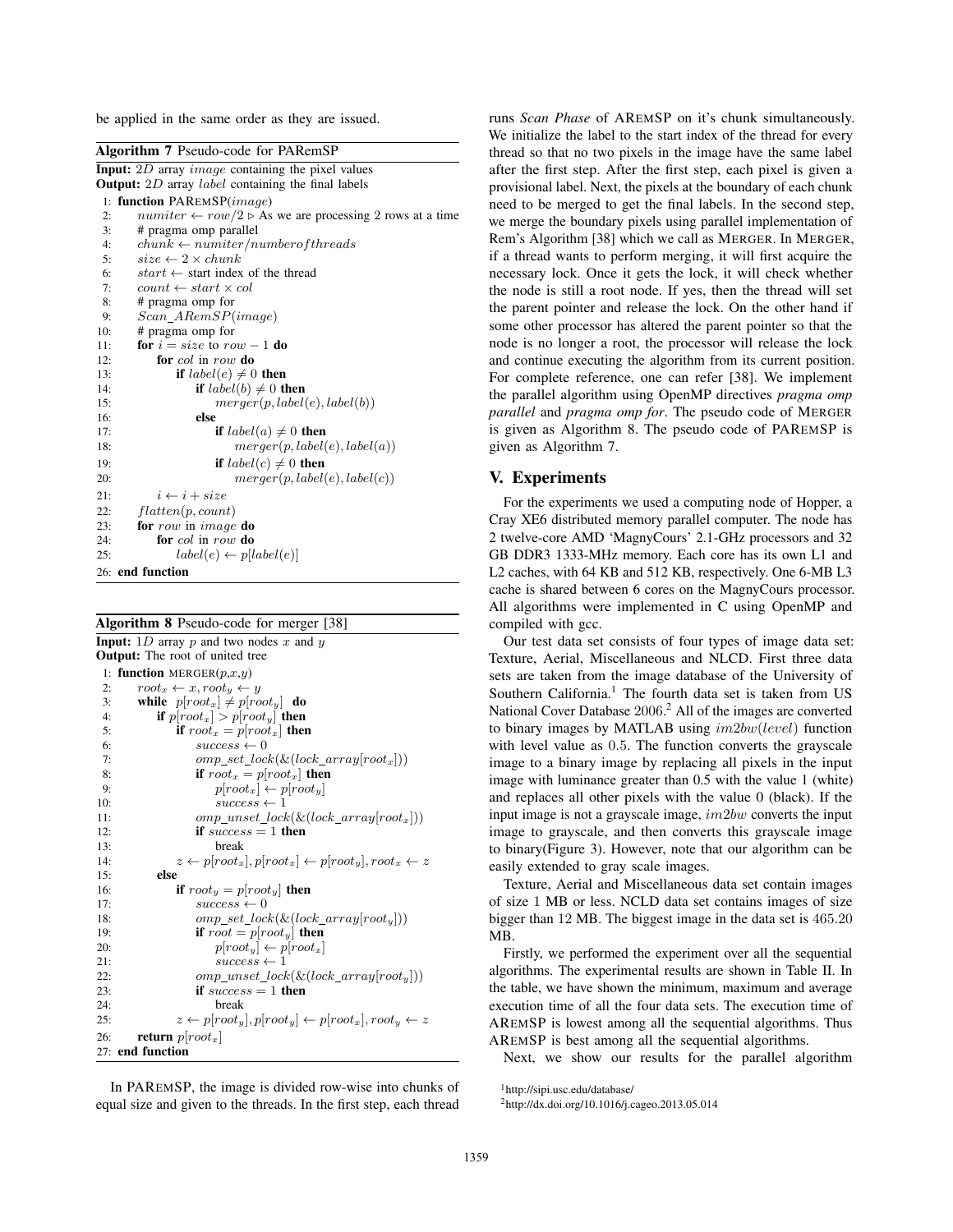



Fig. 4: Speedup for different images and different numbers of threads for Aerial, Texture & Miscellaneous data set

PAREMSP over all the images. We have shown the speedup for data sets (except NCLD image data set) in Figure 4. The minimum, maximum and average execution time of PAREMSP for all the datasets is also shown in Table IV. We get a maximum speedup of 10 in this case as the images are 1 MB or less in size. The speedup also decreases in some cases as the number of threads increases. This case occurs when the image size is small. As the number of threads increase, each threads has less work, and therefore the thread creation and termination overhead will affect the performance. Figure 5a-5b shows the speedup of the algorithm for NCLD image data set. The size of the images are given in Table III. We get a maximum speedup of 20.1 on 24 cores for image of size 465.20 MB. Figure 5a shows the speedup for *Phase-*I of PAREMSP i.e. the local computation and Figure 5b shows the overall speedup (i.e. local + merge). We can see that there is not significant difference between both speedups, implying that merge operation does not have a significant overhead. Also Figure 5 shows, speedup increases with image size.

Therefore, our parallel implementation is able to achieve near linear speed for large data sets.

#### VI. Conclusion

In this paper, we presented two sequential CCL algorithms CCLREMSP and AREMSP which are based on union-find technique of REM's algorithm and scan strategies of ARUN

TABLE II: Comparison of various execution times[*msec*] for sequential algorithms

| Image type  |         | <b>CCLLRPC</b> | <b>CCLRemSP</b> | ARun    | ARemSP  |
|-------------|---------|----------------|-----------------|---------|---------|
| Aerial      | Min     | 2.5            | 2.48            | 1.98    | 1.95    |
|             | Average | 13.68          | 13.25           | 11.90   | 11.86   |
|             | Max     | 86.64          | 80.90           | 72.92   | 70.17   |
| Texture     | Min     | 2.07           | 2.06            | 1.58    | 1.53    |
|             | Average | 8.42           | 8.20            | 7.32    | 7.27    |
|             | Max     | 16.86          | 16.18           | 14.81   | 14.47   |
| Misc        | Min     | 0.50           | 0.49            | 0.36    | 0.36    |
|             | Average | 3.28           | 3.21            | 2.75    | 2.74    |
|             | Max     | 12.96          | 12.81           | 11.30   | 11.20   |
| <b>NLCD</b> | Min     | 4.61           | 4.46            | 3.77    | 3.75    |
|             | Average | 307.66         | 299.55          | 244.88  | 242.59  |
|             | Max     | 1307.27        | 1273.82         | 1036.52 | 1021.45 |

TABLE III: Images and their sizes [in *MB*]

| <b>Size</b> |
|-------------|
| 12          |
| 33          |
| 37.31       |
| 116.30      |
| 132.03      |
| 465.20      |
|             |

TABLE IV: Execution time [*msec*] of PAREMSP algorithm for various # threads

| Image type    |         | 2      | 6      | 16    | 24    |
|---------------|---------|--------|--------|-------|-------|
| Aerial        | Min     | 1.39   | 0.84   | 1.02  | 1.38  |
|               | Average | 7.92   | 3.03   | 1.87  | 2.15  |
|               | Max     | 46.86  | 16.72  | 7.32  | 6.97  |
| Texture       | Min     | 1.09   | 0.62   | 0.93  | 1.36  |
|               | Average | 4.91   | 1.99   | 1.45  | 1.82  |
|               | Max     | 9.75   | 3.56   | 2.11  | 2.34  |
| Miscellaneous | Min     | 0.36   | 0.36   | 0.79  | 1.18  |
|               | Average | 1.99   | 0.97   | 1.05  | 1.46  |
|               | Max     | 7.96   | 3.24   | 1.91  | 2.27  |
| NLCD          | Min     | 2.52   | 1.16   | 1.32  | 1.67  |
|               | Average | 162.86 | 58.50  | 20.20 | 13.47 |
|               | Max     | 676.41 | 184.71 | 78.33 | 51.00 |

and CCLLRPC algorithms. CCLREMSP algorithm uses the scan strategy of CCLLRPC algorithm whereas AREMSP uses the scan strategy of ARUN algorithm. Based on the experiments, we found out that AREMSP outperforms all the other sequential algorithms. We also implement a portable parallel implementation of AREMSP for shared memory computers with standard OpenMP directives. Our proposed algorithm, PAREMSP, divides the image into equal proportions and executes the scan. To merge the provisional labels on the image boundary, we use the parallel version of REM's algorithm. Our experimental results conducted on a shared memory computer show scalable performance, achieving speedups up to a factor of 20.1 when using 24 cores on data set of size 465.20 MB. Thus, our parallel algorithm achieves linear scaling for large fixed problem size while the number of processing elements are increased.

#### Acknowledgment

This work is supported in part by the following grants: NSF awards CCF-0833131, CNS-0830927, IIS-0905205, CCF-0938000, CCF-1029166, ACI-1144061, and IIS-1343639; DOE awards DE-FG02-08ER25848, DE-SC0001283,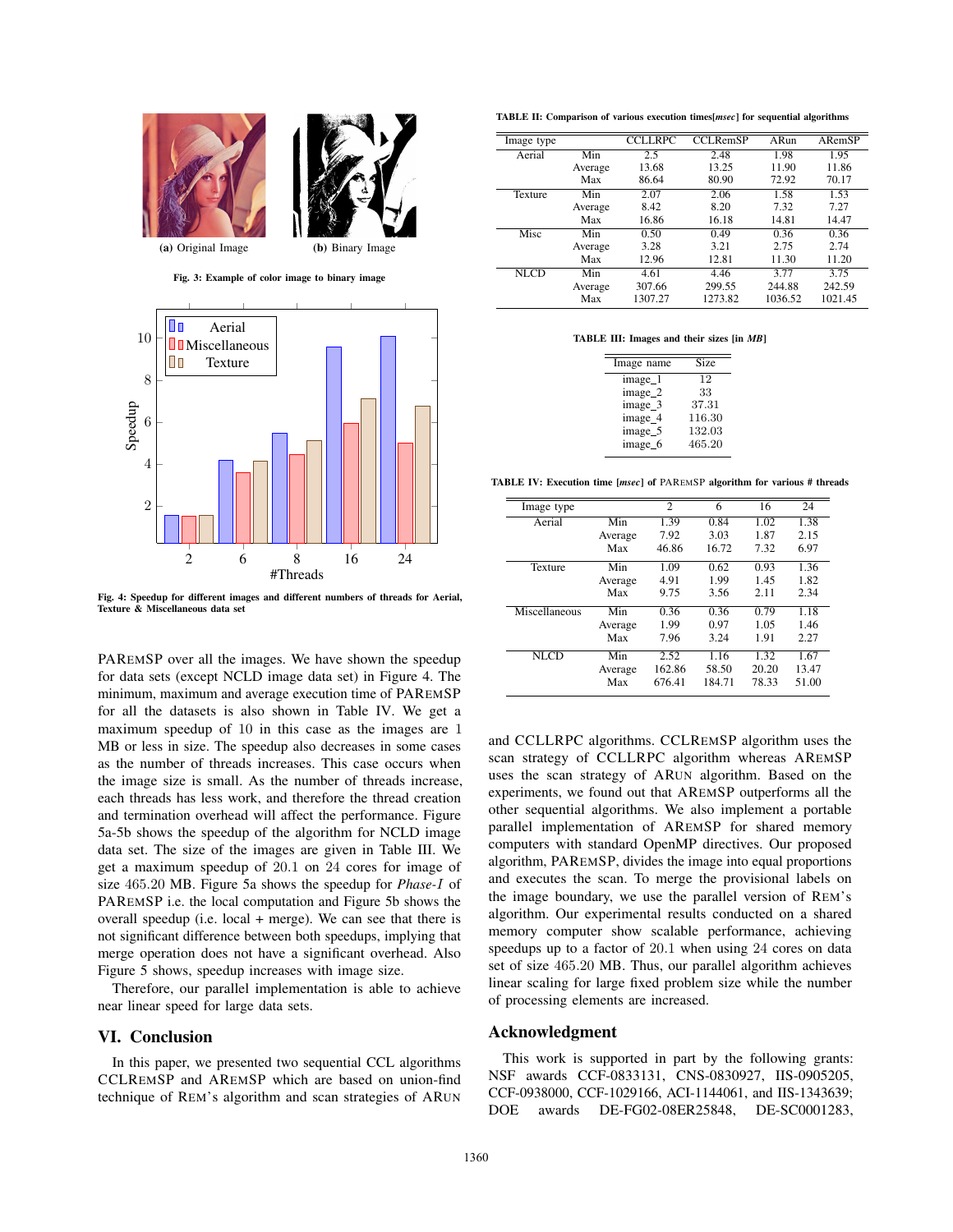

Fig. 5: Speedup for different images and different numbers of threads for NLCD data set

DE-SC0005309, DESC0005340, and DESC0007456; AFOSR award FA9550-12-1-0458.

#### **References**

- [1] Hussein M Alnuweiri and Viktor K Prasanna. Parallel architectures and algorithms for image component labeling. *IEEE Transactions on Pattern Analysis and Machine Intelligence*, 14(10):1014–1034, 1992.
- [2] Rafael C Gonzales and RE Woods. Digital image processing, 1993.
- [3] Pankaj K Agarwal, Lars Arge, and Ke Yi. I/o-efficient batched union-find and its applications to terrain analysis. In *Proceedings of the twenty-second annual symposium on Computational geometry*, pages 167–176. ACM, 2006.
- [4] Fu Chang, Chun-Jen Chen, and Chi-Jen Lu. A linear-time component-labeling algorithm using contour tracing technique. *Computer Vision and Image Understanding*, 93(2):206–220, 2004.
- [5] Hiroki Hayashi, Mineichi Kudo, Jun Toyama, and Masaru Shimbo. Fast labelling of natural scenes using enhanced knowledge. *Pattern Analysis & Applications*, 4(1):20–27, 2001.
- [6] Qingmao Hu, Guoyu Qian, and Wieslaw L Nowinski. Fast connected-component labelling in three-dimensional binary images based on iterative recursion. *Computer Vision and Image Understanding*, 99(3):414–434, 2005.
- [7] Felipe Knop and Vernon Rego. Parallel labeling of three-dimensional clusters on networks of workstations. *Journal of Parallel and Distributed Computing*, 49(2):182–203, 1998.
- [8] Alina N Moga and Moncef Gabbouj. Parallel image component labelling with watershed transformation. *Pattern Analysis and Machine Intelligence, IEEE Transactions on*, 19(5):441–450, 1997.
- [9] Kuang-Bor Wang, Tsorng-Lin Chia, Zen Chen, and Der-Chyuan Lou. Parallel execution of a connected component labeling operation on a linear array architecture. *J. Inf. Sci. Eng.*, 19(2):353–370, 2003.
- [10] Kenji Suzuki, Isao Horiba, and Noboru Sugie. Linear-time connected-component labeling based on sequential local operations. *Computer Vision and Image Understanding*, 89(1):1–23, 2003.
- [11] RM Haralick. Some neighborhood operators. In *Real-Time Parallel Computing*, pages 11–35. Springer, 1981.
- [12] A Hashizume, R Suzuki, H Yokouchi, H Horiuchi, and S Yamamato. An algorithm of automated rbc classification and its evaluation. *Bio Medical Engineering*, 28(1):25–32, 1990.
- [13] Toshiyuki Gotoh, Yoshiyuki Ohta, Masumi Yoshida, and Yoshiaki Shirai. High-speed algorithm for component labeling. *Systems and Computers in Japan*, 21(5):74–84, 1990.
- [14] Toshiyuki Gotoh, Yoshiyuki Ohta, Masumi Yoshida, and Yoshio Shirai. Component labeling algorithm for video rate processing. In *Hague*

*International Symposium*, pages 217–224. International Society for Optics and Photonics, 1987.

- [15] Masatoshi Komeichi, Yoshiyuki Ohta, Toshiyuki Gotoh, Toshiya Mima, and Masumi Yoshida. Video-rate labeling processor. In *1988 Intl Congress on Optical Science and Engineering*, pages 69–76. International Society for Optics and Photonics, 1989.
- [16] Ronald Lumia. A new three-dimensional connected components algorithm. *Computer Vision, Graphics, and Image Processing*, 23(2):207–217, 1983.
- [17] Ronald Lumia, Linda Shapiro, and Oscar Zuniga. A new connected components algorithm for virtual memory computers. *Computer Vision, Graphics, and Image Processing*, 22(2):287–300, 1983.
- [18] Satoshi Naoi. High-speed labeling method using adaptive variable window size for character shape feature. In *IEEE Asian Conference on computer vision*, volume 1, pages 408–411, 1995.
- [19] Azriel Rosenfeld. Connectivity in digital pictures. *Journal of the ACM (JACM)*, 17(1):146–160, 1970.
- [20] Azriel Rosenfeld and John L Pfaltz. Sequential operations in digital picture processing. *Journal of the ACM (JACM)*, 13(4):471–494, 1966.
- [21] Y Shirai. Labeling connected regions. *Three-Dimensional Computer Vision*, pages 86–89, 1987.
- [22] Michael B Dillencourt, Hannan Samet, and Markku Tamminen. A general approach to connected-component labeling for arbitrary image representations. *Journal of the ACM (JACM)*, 39(2):253–280, 1992.
- [23] Irene Gargantini and Zale Tabakman. Separation of connected component using linear quad-and oct-trees. In *Proc. 12th Conf. Numerical Mathematics and Computation*, volume 37, pages 257–276, 1982.
- [24] Jean Hecquard and Raj Acharya. Connected component labeling with linear octree. *Pattern recognition*, 24(6):515–531, 1991.
- [25] Hanan Samet. Connected component labeling using quadtrees. *Journal of the ACM (JACM)*, 28(3):487–501, 1981.
- [26] Hanan Samet and Markku Tamminen. Computing geometric properties of images represented by linear quadtrees. *Pattern Analysis and Machine Intelligence, IEEE Transactions on*, (2):229–240, 1985.
- [27] Hanan Samet and Markku Tamminen. Efficient component labeling of images of arbitrary dimension represented by linear bintrees. *Pattern Analysis and Machine Intelligence, IEEE Transactions on*, 10(4):579–586, 1988.
- [28] Hanan Samet and Markku Tamminen. An improved approach to connected component labeling of images. In *International Conference on Computer Vision And Pattern Recognition*, pages 312–318, 1986.
- [29] Markku Tamminen and Hanan Samet. Efficient octree conversion by connectivity labeling. In *ACM SIGGRAPH Computer Graphics*, volume 18, pages 43–51. ACM, 1984.
- [30] Prabir Bhattacharya. Connected component labeling for binary images